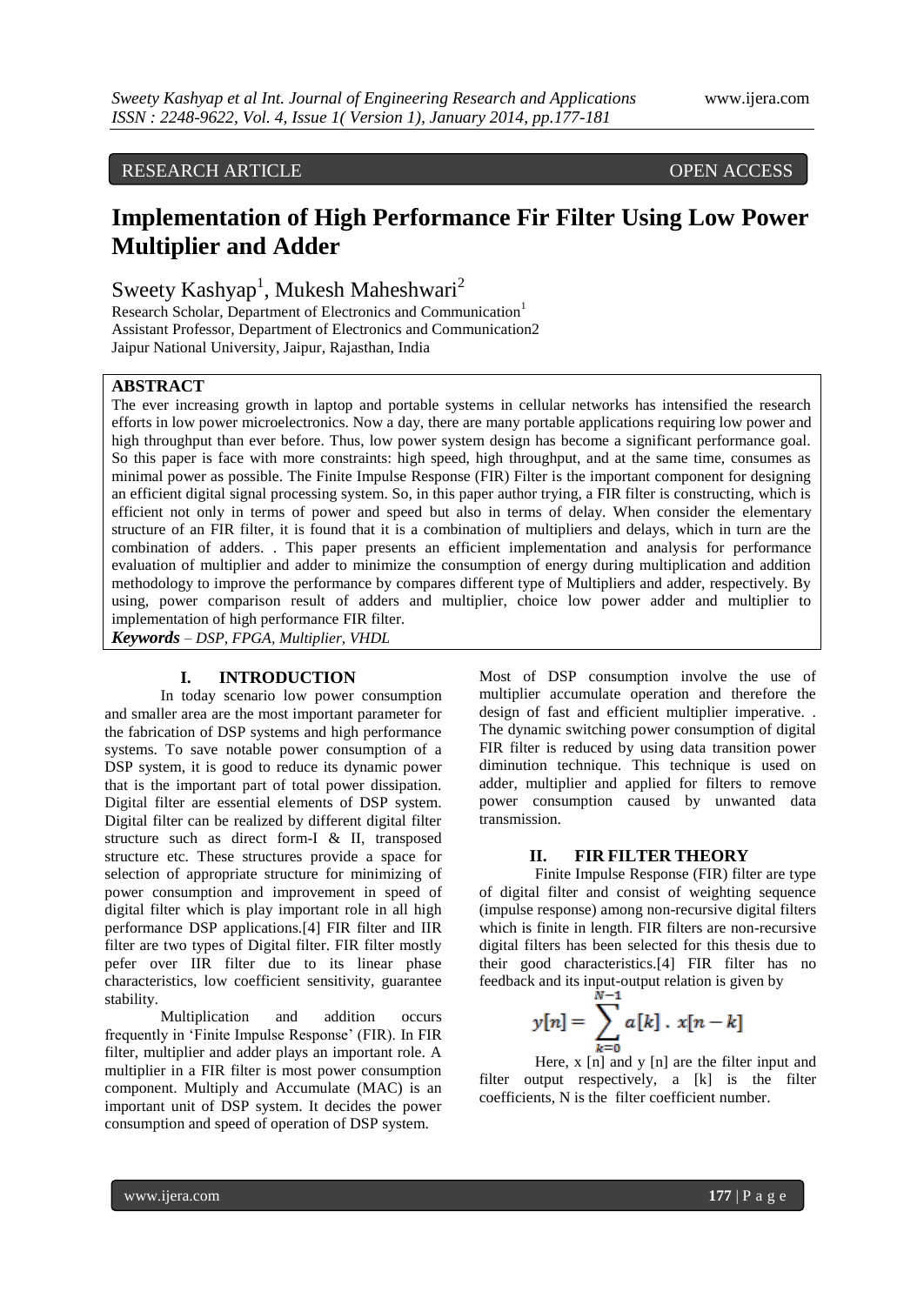

As shown in figure output y [n] of a FIR filter is a function only of the input signal x [n]. The response of such a filter to an impulse consists of a finite sequence of  $N+1$  samples, where N is the filter order.

# **III. DIGITAL ADDERS 3.1 RIPPLE CARRY ADDER**

A simple Ripple Carry Adder (RCA)is type of adder used in digital circuit. It creates the addition of two binary numbers. It is constructed by cascading connection of full adder in series. The carry output of first full adder ripple to the carry input of the next full adder in the chain.



#### **3.2 CARRY LOOK AHEAD ADDER**

A Carry-Look Ahead Adder (CLA) improves speed by reducing the computation time required to determine carry bits. The CLA compute all carry bits before the sum, which decrease the delay time to calculate the result of the larger value bits. The CLA solves the carry delay problem by predetermine the carry signals in advance basis of the input signals.



Fig. 3: Carry Look Ahead Generator

Ai and Bi are data input of bit i of an adder cell, and  $C_i$  is its carry input.  $C_{i+1}$  are the carry output and Si is the sum.

 $C_{i+1} = G_i$  or  $P_i C_i$  $S_i = P_i$  xor  $C_i$  $\pm$  B<sub>i</sub>

here,

$$
G_i = A_i
$$
 and  $B_i$   
 $P_i = A_i$  xor  $B_i$ 

Pi and Gi are known as the carry generate and carry propagate terms, respectively.



## **3.3 CARRY SELECT ADDER**

A Carry Select Adder us a logic element that evaluate the (n+1) bit addition of two n-bit numbers. The carry select adder usually includes two ripple carry adder and a multiplexer. Sum of two n-bit numbers with a carry select adder is done by using two adders (therefore two ripple carry adders) in order to perform the adding up twice, one tie with the appropriation of the carry existence zero and the other assuming one.



#### **3.3 CARRY SAVE ADDER**

A Carry Save Adder (CSA) is type of digital adder with low carry signal propagation delay, but in place of adding two input numbers to a single sum output, it adds three input numbers to an output pair of numbers. When its two outputs are then summed

www.ijera.com **178** | P a g e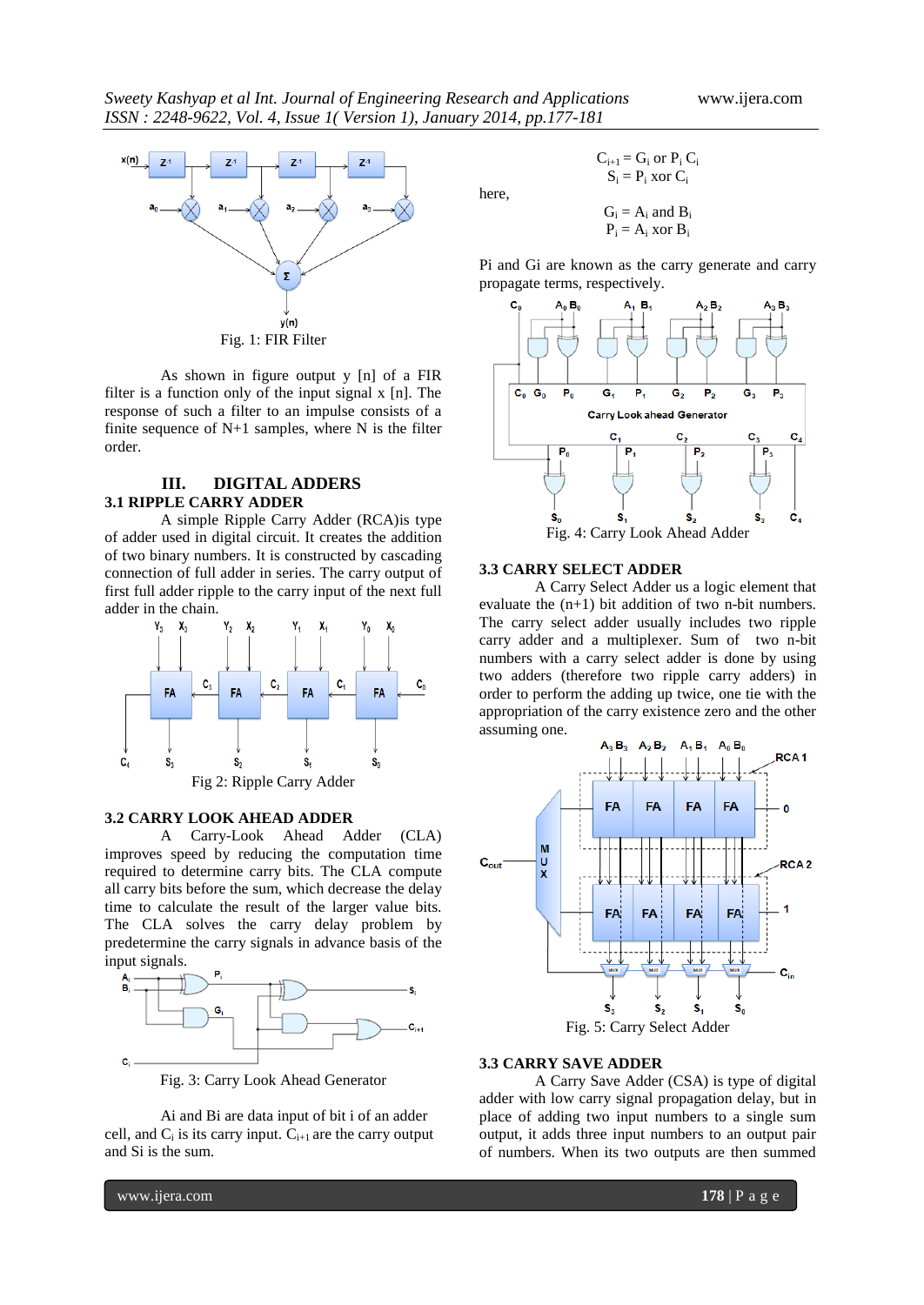by using a carry-look ahead or ripple-carry adder, we obtain the sum of all three inputs.



## **IV. DIGITAL MULTIPLIER 4.1 ARRAY MULTIPLIER**

Array multiplier is type of combination multiplier, in which combinational n\*n multiplier involve an array on n\*n multiplier cells each of which is important for multiplying a bit of multiplier with a bit of multiplicand and summing the result with the product bit being from a previous multiplication stage.



#### **4.2 RADIX-2 BOOTH MULTIPLIER**

This is technique that allows for smaller, faster multiplication circuits by recoding the numbers that are multiplied. It allows only half of product which is needed during computation that is no. of partial products is reduced by factor 2.

## 4.2.1 RADIX-2 BOOTH ALGORITHM

The Booth"s algorithm is for multiplying binary signed number in 2"s complement. Let the multiplicand and multiplier represent by R and M, respectively; and let n and q represent the number of bits in R and M. Take the 2's complement of R which known as –R. For calculation, make the table of A, B, R and R-1 variable, respectively.

Step1:

- a) Fill M value in the table.
- b) Fill 0 for M-1 value it should be the previous first least significant bit of M.
- c) Fill 0 in A and B rows which show the product of M and R at the end of multiplication operation.
- d) Take n rows for every cycle; this is because we are multiplying n bits numbers.

#### Step2:

Booth algorithm requires evaluation of the multiplier bits, and shifting of the partial product.

Use the first least significant bits of the multiplier "M", and the previous least significant bits of the multiplier "M - 1" to determine the arithmetic action.

- a) Determine the two least significant (right most) bits of M.
	- 1. If they are 00, no change.
	- 2. If they are 11, no change.
	- 3. If they are 01, add R+A.
	- 4. If they are 10, add  $(-R)+A$ .

Arithmetically shift the value calculate in step1-4 by signal place of right.

- b) Take A & B together and arithmetically right shift which store the sign bit of 2"s complement number. Hence a positive number and a negative number remains unchanged.
- c) Right shift circulate M due to this not use of two for the M value.
- d) Repeat the same steps until the n cycles are completed. So the answer is shown, in the last rows of A and B.

#### **4.3 RADIX-4 BOOTH MULTIPLIER**

The shortcomings of Radix-2 can get rid by Radix-4 in which it handle more than one bit of multiplier in each cycle. The modified Booth's algorithm starts by appending a zero to right of LSB of multiplier. This recoding scheme applied to a parallel multiplier halves the no. of partial products so the multiplication time & hardware requirement can get reduce.

#### 4.3.1 RADIX-4 BOOTH ALGORITHM

Radix-4 Booth algorithm examines strings of three bits according to the following algorithm given below:

- a) Increase the sign bit 1 position if required to verify that n is even.
- b) The right side of the LSB of the multiplier adds with 0.
- c) As per the value of all vectors, all Partial Product will be  $0, +y, -y, +2y$  or  $-2y$ .

The values of y are comes negative due to taking the 2"s complement. The multiplication of y performs by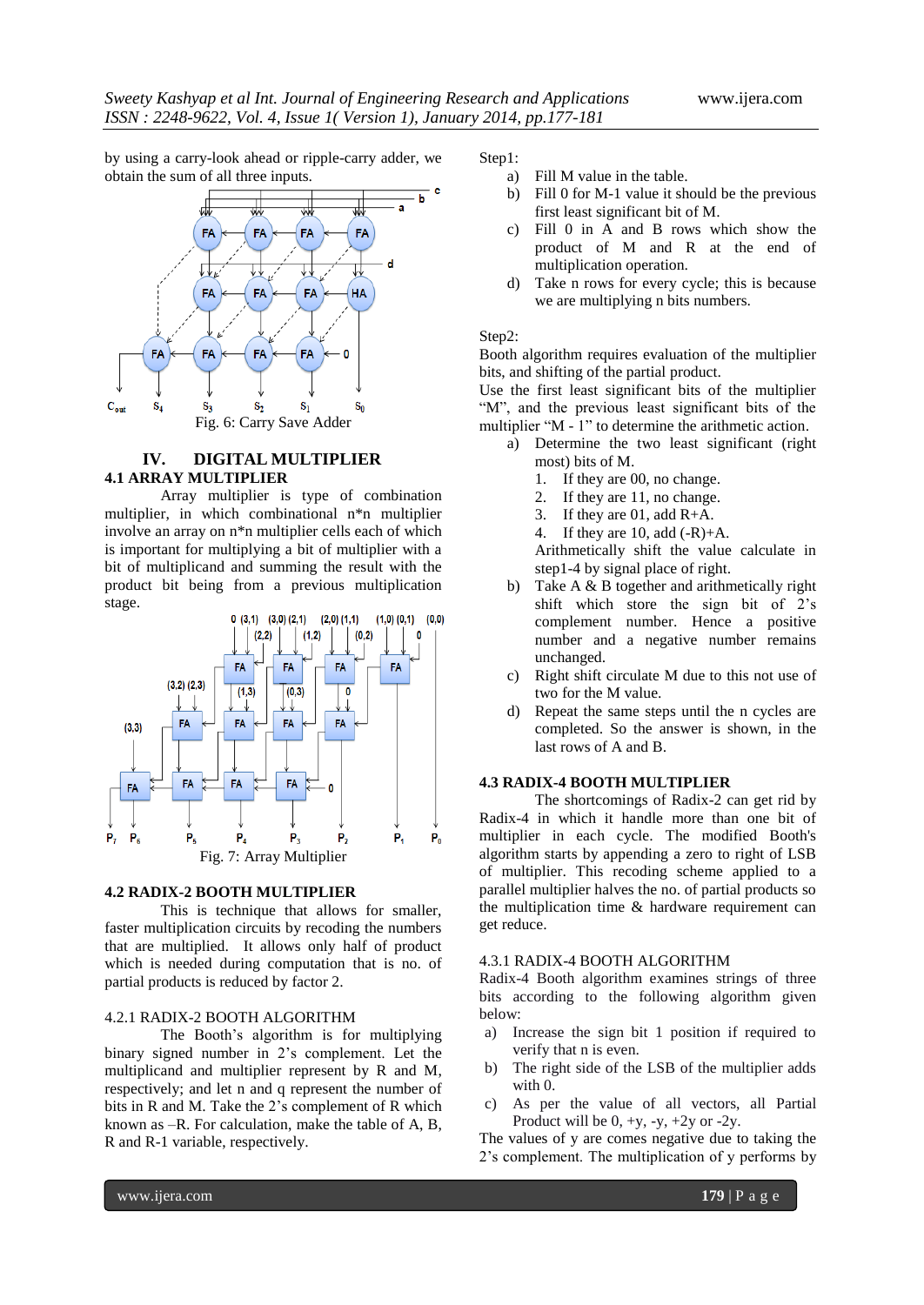left shifting y by one bit. As a result implementing of n-bit parallel multipliers, only n/2 partial products are created.

Table I: Radix-4 Modified Booth Algorithm for Odd Values of i

| X(i) | $X(i-1)$ | $X(i-2)$ | V                 |
|------|----------|----------|-------------------|
|      |          |          | $+0$              |
|      |          |          | $+y$              |
|      |          |          | $+y$              |
|      |          |          | $\frac{+2y}{-2y}$ |
|      |          |          |                   |
|      |          |          | -y                |
|      |          |          | -y                |
|      |          |          | $+$ $($           |

#### **4.3 WALLACE TREE MULTIPLIER**

The Wallace tree multiplier is a high speed multiplier. The summing of the partial product bits in parallel using a tree of carry-save adders became generally known as the "Wallace Tree (WT)".



Fig. 8: Wallace Tree Multiplier

Three step processes are used to multiply two numbers.

- a) Formation of bit products.
- b) Reduction of the bit product matrix into a two row matrix by means of a carry save adder.
- c) Summation of remaining two rows using a faster Carry Look Ahead Adder (CLA).

#### **V. SIMULATIONS AND RESULT**

In this paper we performed and analyzed high performance FIR filter by using low power adder and multiplier. All the circuits are designed and simulated using Xilinx and ModelSim SE-EE 5.4a software. The power calculation of all adder,

multiplier and FIR filter is calculated by using XPower Estimator software.

|               |  | Table II: Dynamic Power Consumption of Different |  |
|---------------|--|--------------------------------------------------|--|
| Digital Adder |  |                                                  |  |

| S.NO.          | Digital Adder             | <b>Dynamic Power</b> |
|----------------|---------------------------|----------------------|
|                |                           | (mW)                 |
|                | Ripple Carry Adder        | 158                  |
| $\mathfrak{D}$ | Carry Look Ahead<br>Adder | 162                  |
| $\mathcal{R}$  | Carry Select Adder        | 143                  |
|                | Carry Save Adder          | 140                  |

|                    |  | Table III: Dynamic Power Consumption of Different |  |
|--------------------|--|---------------------------------------------------|--|
| Digital Multiplier |  |                                                   |  |

| S.NO.          | Digital Multiplier  | <b>Dynamic Power</b> |
|----------------|---------------------|----------------------|
|                |                     | (mW)                 |
|                | Array Multiplier    | 130                  |
| $\overline{2}$ | Radix-2 Booth       | 118                  |
|                | Multiplier          |                      |
| 3              | Radix-4 Booth       | 76                   |
|                | Multiplier          |                      |
|                | <b>Wallace Tree</b> | 80                   |
|                | Multiplier          |                      |

Table IV: Dynamic Power Consumption of Different FIR Filter

| S.NO. | <b>FIR Filter</b>          | <b>Dynamic Power</b> |
|-------|----------------------------|----------------------|
|       |                            | $(mW)$ at 50         |
|       |                            | MH <sub>z</sub>      |
|       | Proposed FIR Filter        | 208                  |
| 2     | <b>Existing FIR Filter</b> | 232                  |
|       | FIR Filter (ref. 4)        | 228                  |



Fig 9: Simulation Results for Proposed FIR Filter